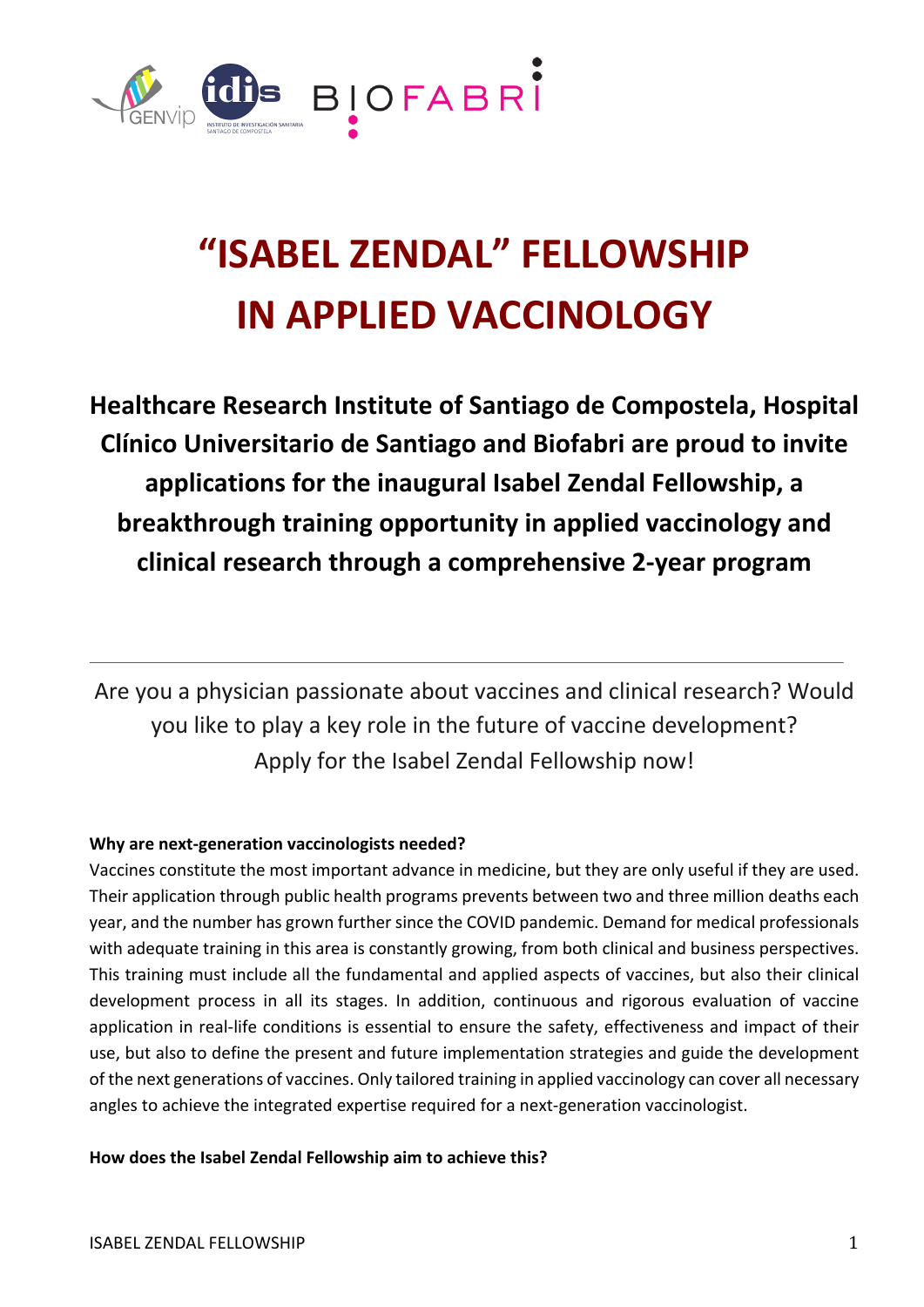

The Isabel Zendal Fellowship in applied vaccinology aims to fulfill this training need by combining academia, clinical, industry, epidemiology and public health skills training at the highest level. It will offer comprehensive and highly specialized training and qualification for medical professionals in the field of vaccines, and promote the advancement of knowledge in vaccinology in the real world through the synergistic action of teachers, researchers and clinical-care professionals in the health, research and teaching framework of Galicia. This will be achieved by combining five distinct and complementary angles:

1 – Clinical and Public Health: the Galician Health Service (SERGAS) through the Hospital Clínico Universitario de Santiago and the General Directorate of Public Health (Santiago de Compostela)

2 – Educational: The University of Santiago de Compostela (USC)

3 – Research: the Vaccine Clinical Trial Unit of the Healthcare Research Institute of Santiago (IDIS, Santiago de Compostela)

4 – Policy and fieldwork: the Collaborating Center of the World Health Organization in Vaccine Safety of Santiago de Compostela

5 – Industry: the biotech company for vaccines Biofabri – Zendal (Porriño, Vigo)

The Isabel Zendal fellow will rotate in the five areas described above, with coordination from the Vaccine Research Unit of the Healthcare Research Institute of Santiago (IDIS) and the Translational Pediatrics and Infectious Diseases section of the Pediatrics Service of the Hospital Clínico Universitario de Santiago. The fellow will undergo training in all the theoretical and practical aspects of vaccines, covering all phases from the preclinical to the post-commercialization stages, and including both basic research and industrial development processes of vaccines. The fellow will also develop their skills in the comprehensive coordination of clinical trials, from the design and drafting of protocols, to the execution of different clinical tasks such as selection, recruitment, follow-up, laboratory, monitoring, safety control, and report writing. The fellow will also contribute to the advancement of knowledge through the evaluation of clinical-epidemiological data of the application of vaccines in the population through public health programs, with special attention to vaccine safety, effectiveness and impact.

## **Who will I work with?**

The work of this fellowship will be carried in the multi-disciplinary team of professionals of the organizing institutions, under the supervision of Prof. Federico Martinón-Torres. This team includes physicians, clinical researchers, bio-statisticians, epidemiologist, research nurses, study coordinators, biotechnicians, among other different profiles of clinicians and researchers. The supervisor, Prof. Federico Martinón-Torres, is doctor in pediatrics, vaccinologist and clinical researcher, currently the Head of Pediatrics and Director of Translational Pediatrics and Infectious Diseases (winner of Best Infectious Diseases Unit of Spain 2018, 2019 and 2020) at the Hospital Clínico Universitario de Santiago (Spain), and Associate Professor in Pediatrics (University of Santiago). He coordinates the Genetics, Vaccines, Infections and Pediatrics Research Group (GENVIP www.genvip.org) of the Healthcare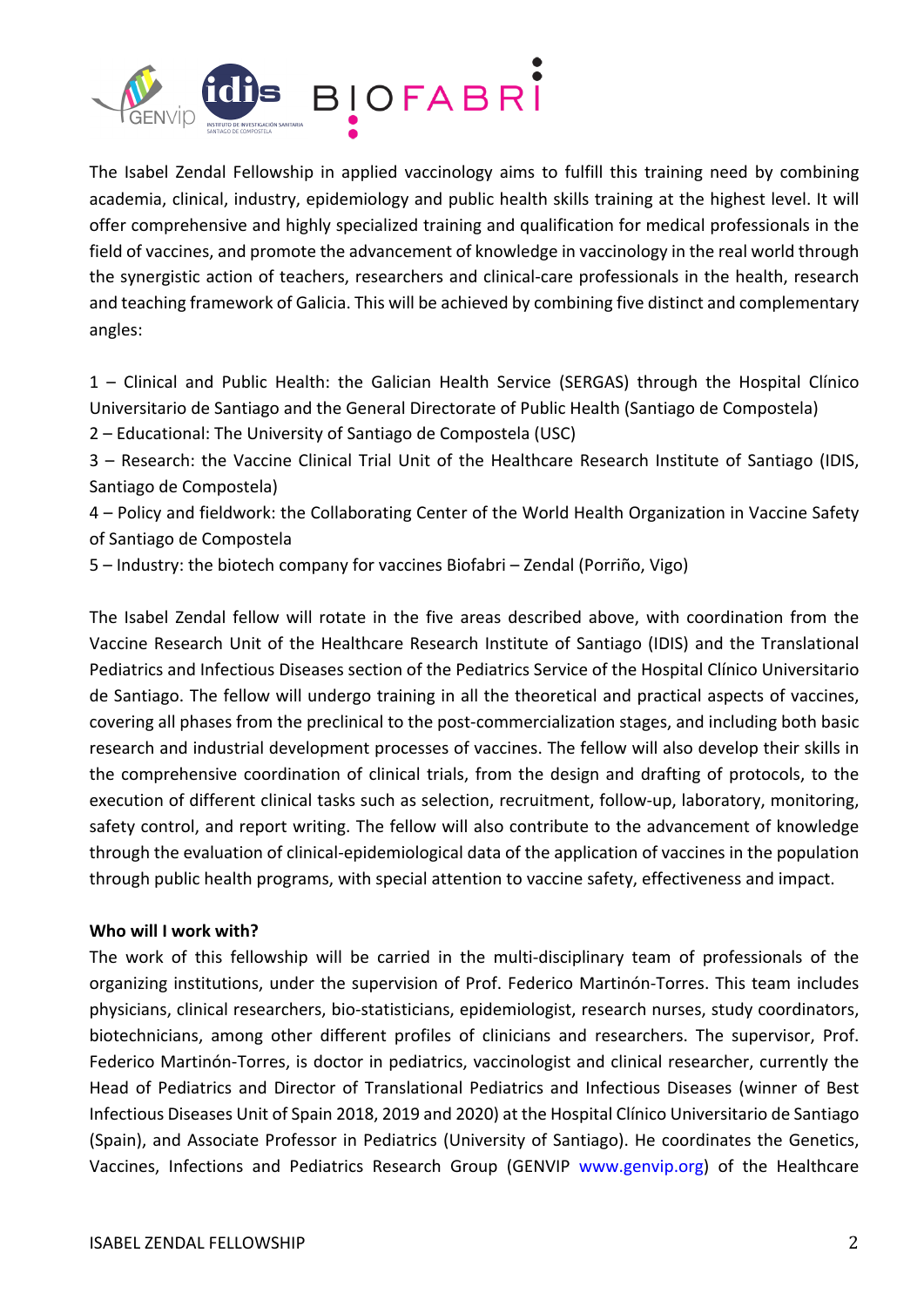

Research Institute of Santiago (International Zendal Research Award 2019). He currently serves at the European Technical Advisory Group of Experts (ETAGE) of WHO Europe and coordinates the WHO collaborating centre for Vaccine Safety of Santiago de Compostela (Spain).

He has published over 300 articles with a cumulative impact factor > 2000 (JCR2020), 7 books and 130 book chapters. His main research interests are: vaccines, infectious diseases, bronchiolitis, meningococcal disease, pneumococcal disease and heliox. He has been principal investigator in more than 100 phase 1 to 3 vaccine clinical trials and coordinates the Spanish Pediatric Clinical Trials Network (RECLIP – www.reclip.org). He has managed or directed more than 40 competitive research projects and 18 collaborative grants related to infectious diseases and genomics, including 2 FP7 (EUCLIDS and PREPARE), 4 H2020 (PoC-ID, ZIKAction, PERFORM and DIAMONDS) and 3 IMI-2 (RESCEU, C4C and PROMISE) projects. Member of 30+ consultative and expert advisory boards on meningococcal diseases, pneumococcus, RSV (ReSVinet), rotavirus and HPV, and 20+ professional/academic international societies.

# **Who can apply for this fellowship?**

We are looking for a physician with interest and/or training in vaccines and clinical research, willing to become a next-generation vaccinologist

# **Essential requirements:**

- Degree in Medicine
- Fluent written and oral English and Spanish
- Team player with demonstrated ability to multi-task

## **Desirable requirements:**

- Experience in vaccinology
- Experience in clinical research
- Availability to travel as required

## **What we offer**

- Full time job based in Santiago de Compostela
- Remuneration equivalent to that of a physician of the public healthcare system of Spain
- Two years of training (subject to satisfactory performance)
- The fellow will join the GENVIP team at Healthcare Research Institute of Santiago de Compostela and Hospital Clínico Universitario de Santiago, a multi-disciplinary environment with clinicians and researchers spanning multiple sub-specialties
- The fellowship will gain familiarity with all aspects of vaccine clinical research, from regulatory through clinical protocol development, an including all the aspects of clinical trial preparation and deployment. In addition, the fellow will also be exposed to the industry side of vaccine development at the Biofabri – Zendal facilites, and the public health and epidemiology aspects